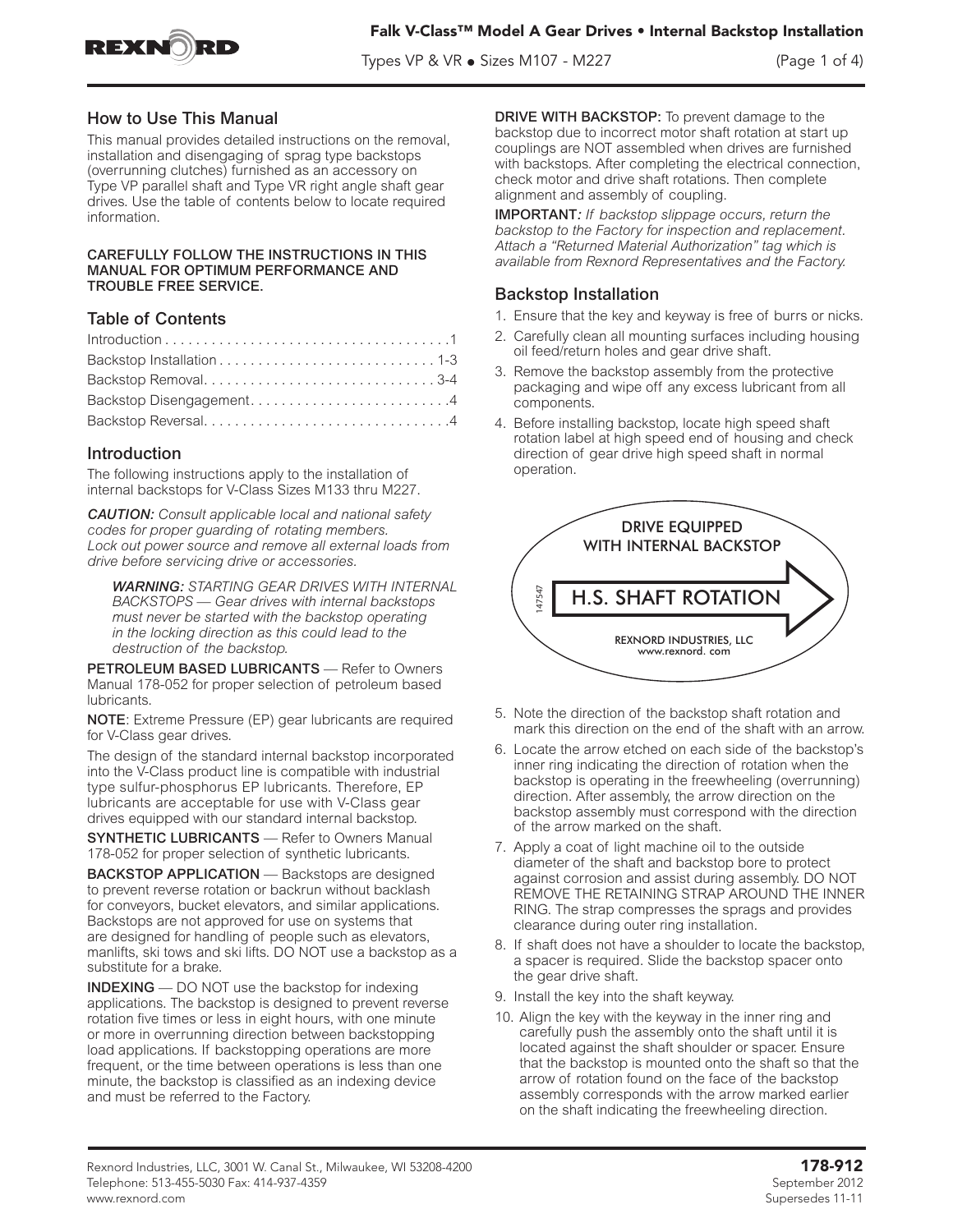## (Page 2 of 4) Types VP & VR • Sizes M107 - M227



*WARNING: EXCESSIVE FORCE — When mounting the inner ring onto the shaft, pressure should only be exerted on the face of the inner ring. Pressure applied to the sprag cage could damage the backstop, resulting in a premature failure. DO NOT FORCE OR HAMMER backstop onto shaft.*



- 11. Install retaining ring into groove on shaft extension to hold backstop assembly on shaft. NOTE: Clearance between backstop and retaining ring allows for backstop to float axially on shaft.
- 12. Clean mounting surfaces on both sides of backstop outer ring, cover, and housing with solvent. Place gasket over inner ring of backstop for use between outer ring and housing.
- 13. With the retaining strap around the inner ring assembly, gently slide the outer ring over the inner ring assembly while rotating the outer ring in the direction opposite of the arrow marked on inner ring face. Remove the retaining strap when all the sprags are engaged.
- 14. Align the outer ring fastener holes with the fastener holes in the drive housing and gasket.
- 15. Install four (4) mounting screws into the outer ring and hand tighten to secure the backstop assembly. Confirm operation of backstop by turning the input shaft in the required direction of rotation by hand.
- 16. Remove the four (4) fasteners from the outer ring. Place gasket between outer ring and cover.
- 17. Assemble the cover to the outer ring with fastener and lock washer and secure the outer ring to the drive housing. Cross tighten fasteners according to Table 1A thru Table 1D based on configuration.
- 18. Fill drive to oil level marked on dipstick with lubricant specified in Owners Manual 178-052.
- 19. Check motor for correct rotation before completing connection to drive.

| (DO NOT Lubricate Fasteners) |                                |                                             |                                      |                                |            |
|------------------------------|--------------------------------|---------------------------------------------|--------------------------------------|--------------------------------|------------|
| <b>Drive</b><br><b>Size</b>  | Nominal<br><b>Ratios</b>       | <b>Fastener</b><br><b>Size</b>              | IS <sub>0</sub><br>Property<br>Class | <b>Tightening Torque</b><br>Nm | Ib-ft      |
| M107                         | 5.60-20.0                      | M8 x 1.25                                   | 12.9                                 | 41                             | 30         |
|                              | 22.4-28.0<br>$5.60 - 20.0$     | M6 x 1.00<br>M8 x 1.25                      | 8.8<br>8.8                           | 10<br>24                       | 7<br>18    |
| M117                         | $22.5 - 28.0$                  | M6 x 1.00                                   | 10.9                                 | 15                             | 11         |
| M127                         | 5.60-20.0<br>22.4-28.0         | M <sub>10</sub> x 1.50<br>M8 x 1.25         | 10.9<br>8.8                          | 69<br>24                       | 51<br>18   |
| M133-<br>M157                | All                            | M <sub>10</sub> x 1.50                      | 8.8                                  | 49                             | 36         |
| M163<br>M165                 | $5.60 - 20.0$                  | M <sub>12</sub> x 1.75                      | 10.9                                 | 120                            | 89         |
| M167<br>M173                 | $22.4 - 28.0$<br>$5.00 - 18.0$ | $M10 \times 1.50$<br>M <sub>16</sub> x 2.00 | 10.9<br>10.9                         | 69<br>305                      | 51<br>224  |
| M175<br>M177                 | $20.0 - 25.0$                  | M <sub>12</sub> x 1.75                      | 10.9                                 | 120                            | 89         |
| M187                         | $5.60 - 20.0$                  | M <sub>16</sub> x 2.00                      | 10.9                                 | 305                            | 224        |
| M193                         | $22.4 - 28.0$<br>$5.00 - 18.0$ | M <sub>12</sub> x 1.75<br>M20 x 2.50        | 10.9<br>8.8                          | 120<br>420                     | 89<br>310  |
| M195<br>M197                 | $20.0 - 25.0$                  | M <sub>16</sub> x 2.00                      | 10.9                                 | 305                            | 224        |
| M203<br>M207                 | $5.60 - 20.0$<br>$22.4 - 28.0$ | M20 x 2.50<br>M16 x 2.00                    | 8.8<br>10.9                          | 420<br>305                     | 310<br>224 |
| M213<br>M215                 | $5.00 - 18.0$                  | M20 x 2.50                                  | 8.8                                  | 420                            | 310        |
| M217                         | $20.0 - 25.0$                  | M <sub>16</sub> x 2.00                      | 10.9                                 | 305                            | 224        |
| M223<br>M225                 | $5.60 - 20.0$                  | M20 x 2.50                                  | 8.8                                  | 420                            | 310        |
| M227                         | $22.4 - 28.0$                  | M <sub>16</sub> x 2.00                      | 10.9                                 | 305                            | 224        |

## **Table 1B — VP3 Backstop Fastener Tightening Torque: ±5%**

| (DO NOT Lubricate Fasteners) |  |
|------------------------------|--|
|                              |  |
|                              |  |

| <b>Drive</b> | <b>Nominal</b> | <b>Fastener</b>        | ISO<br>Property | <b>Tightening Torque</b> |                |
|--------------|----------------|------------------------|-----------------|--------------------------|----------------|
| <b>Size</b>  | <b>Ratios</b>  | <b>Size</b>            | Class           | <b>Nm</b>                | Ib-ft          |
| M107         | 31.5-112       | $M6 \times 1.0$        | 8.8             | 10                       | $\overline{7}$ |
|              | 125-160        | $M6 \times 1.0$        | 8.8             | 10                       | 7              |
| M117         | 31.5-112       | M6 x 1.0               | 8.8             | 10                       | 7              |
|              | 125-160        | $M6 \times 1.0$        | 8.8             | 10                       | $\overline{7}$ |
| M127         | 31.5-112       | $M6 \times 1.0$        | 10.9            | 14                       | 10.5           |
|              | 125-160        | $M6 \times 1.0$        | 8.8             | 10                       | 7.5            |
| M133         | $31.5 - 112$   | M8 x 1.25              | 8.8             | 24                       | 18             |
| M137         | $125 - 160$    | M6 x 1.00              | 8.8             | 10                       | 7.5            |
| M143<br>M145 | $31.5 - 112$   | M10 x 1.50             | 8.8             | 49                       | 36             |
| M147         | $125 - 160$    | M6 x 1.00              | 8.8             | 10                       | 7.5            |
| M153<br>M155 | $31.5 - 112$   | M <sub>10</sub> x 1.50 | 8.8             | 49                       | 36             |
| M157         | $125 - 160$    | M8 x 1.25              | 10.9            | 35                       | 26             |
| M163         | $31.5 - 112$   | $M10 \times 1.50$      | 10.9            | 69                       | 51             |
| M165<br>M167 | $125 - 160$    | M8 x 1.25              | 10.9            | 35                       | 26             |
| M173         | $28.0 - 100$   | $M10 \times 1.50$      | 10.9            | 69                       | 51             |
| M175<br>M177 | $112 - 140$    | M8 x 1.25              | 10.9            | 35                       | 26             |
| M187         | $31.5 - 112$   | M <sub>10</sub> x 1.50 | 10.9            | 69                       | 51             |
|              | $125 - 160$    | M8 x 1.25              | 10.9            | 35                       | 26             |
| M193         | $28.0 - 100$   | M10 x 1.50             | 10.9            | 69                       | 51             |
| M195<br>M197 | $112 - 140$    | $M10 \times 1.50$      | 8.8             | 49                       | 36             |
| M203         | $31.5 - 112$   | M10 x 1.50             | 10.9            | 69                       | 51             |
| M207         | $125 - 160$    | M10 x 1.50             | 8.8             | 49                       | 36             |
| M213         | $28.0 - 100$   | M16 x 2.00             | 10.9            | 305                      | 224            |
| M215<br>M217 | $112 - 140$    | M <sub>10</sub> x 1.50 | 8.8             | 49                       | 36             |
| M223         | $31.5 - 112$   | M <sub>16</sub> x 2.00 | 10.9            | 305                      | 224            |
| M225<br>M227 | $125 - 160$    | M <sub>10</sub> x 1.50 | 8.8             | 49                       | 36             |

#### **Table 1A — VP2 Backstop Fastener Tightening Torque: ±5%**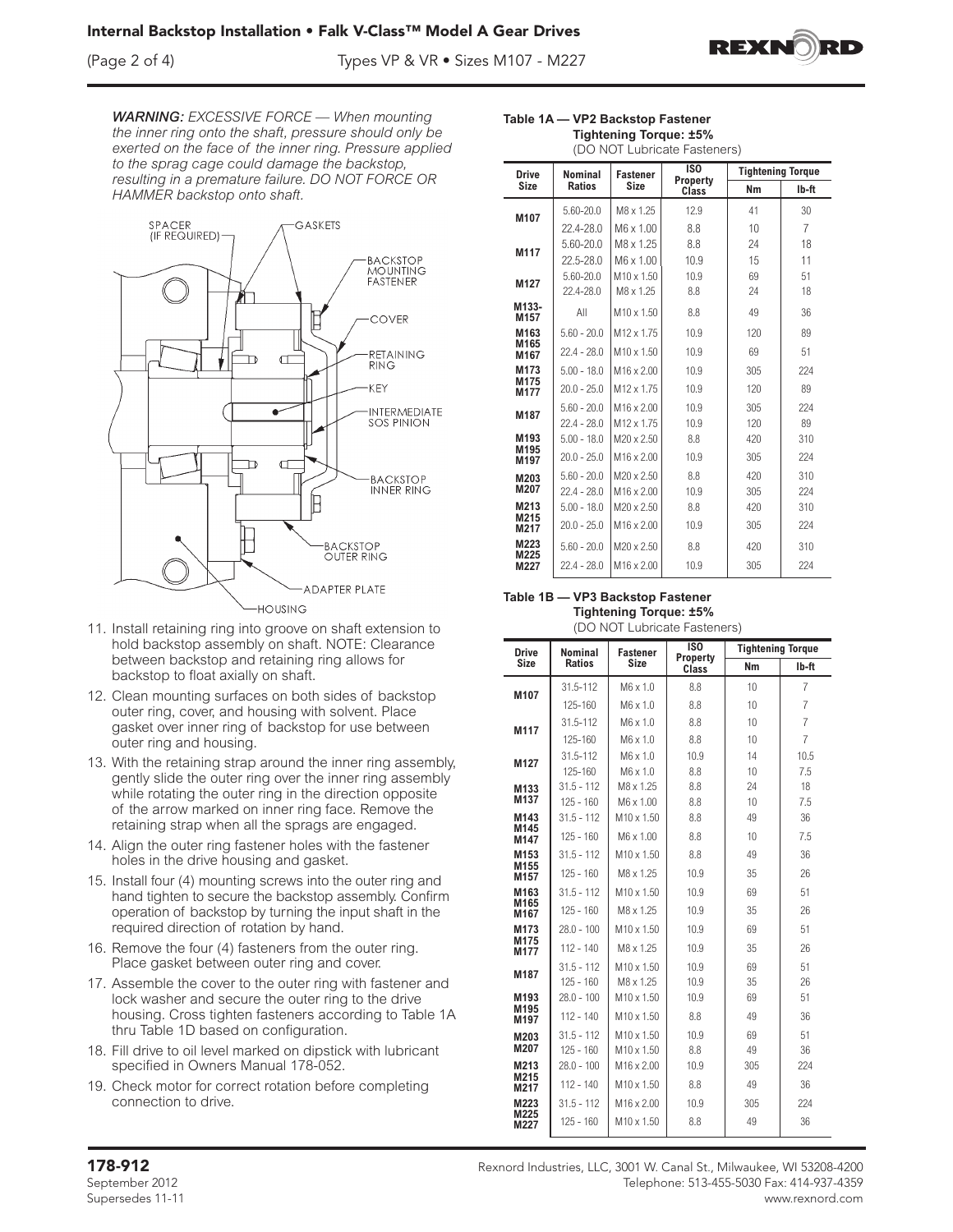

Types VP & VR • Sizes M107 - M227 (Page 3 of 4)

| Table 1C - VR2 Backstop Fastener |
|----------------------------------|
| Tightening Torque: ± 5%          |
| (DO NOT Lubricate Fasteners)     |

| <b>Drive</b>                                             | <b>Nominal</b> | <b>Fastener</b>        | IS <sub>0</sub><br>Property | <b>Tightening Torque</b> |       |
|----------------------------------------------------------|----------------|------------------------|-----------------------------|--------------------------|-------|
| <b>Size</b>                                              | <b>Ratios</b>  | <b>Size</b>            | Class                       | Nm                       | Ib-ft |
| M107                                                     | All            | M8 x 1.25              | 12.9                        | 41                       | 30    |
| M117                                                     | All            | $M10 \times 1.50$      | 8.8                         | 49                       | 36    |
| M127                                                     | All            | $M10 \times 1.50$      | 8.8                         | 49                       | 36    |
| M <sub>133</sub><br>M137                                 | All            | M <sub>12</sub> x 1.75 | 10.9                        | 120                      | 89    |
| M143<br>M145<br>M147                                     | All            | $M10 \times 1.50$      | 8.8                         | 49                       | 36    |
| M <sub>153</sub><br>M <sub>155</sub><br>M <sub>157</sub> | All            | M <sub>16</sub> x 2.00 | 8.8                         | 214                      | 158   |
| M163 -<br>M187                                           | All            | M <sub>16</sub> x 2.00 | 10.9                        | 305                      | 224   |

**Table 1D — VR3 Backstop Fastener Tightening Torque: ±5%**

(DO NOT Lubricate Fasteners)

| <b>Drive</b>              | <b>Nominal</b><br><b>Fastener</b> |                        | IS <sub>0</sub>       | <b>Tightening Torque</b> |                |
|---------------------------|-----------------------------------|------------------------|-----------------------|--------------------------|----------------|
| <b>Size</b>               | <b>Ratios</b>                     | <b>Size</b>            | <b>Property Class</b> | Nm                       | Ib-ft          |
| M107                      | 14.0-50.0 & 80.0-90.0             | M8 x 1.25              | 12.9                  | 41                       | 30             |
|                           | 56.0-71.0 & 100-125               | $M6 \times 1.00$       | 8.8                   | 10                       | $\overline{7}$ |
| M117                      | 14.0-50.0 & 80.0-90.0             | M8 x 1.25              | 8.8                   | 24                       | 18             |
|                           | 56.0-71.0 & 100-125               | $M6 \times 1.00$       | 10.9                  | 15                       | 11             |
| M127                      | 14.0-50.0 & 80.0-90.0             | M <sub>10</sub> x 1.50 | 10.9                  | 69                       | 51             |
|                           | 56.0-71.0 & 100-125               | M8 x 1.25              | 8.8                   | 24                       | 18             |
| M133-<br>M <sub>157</sub> | AII                               | $M10 \times 1.50$      | 8.8                   | 49                       | 36             |
| M <sub>163</sub><br>M165  | 14.0-50.0 & 80.0-90.0             | M <sub>12</sub> x 1.75 | 10.9                  | 120                      | 89             |
| M167                      | 56.0-71.0 & 100-125               | $M10 \times 1.50$      | 10.9                  | 69                       | 51             |
| M <sub>173</sub><br>M175  | 12.5-45.0 & 71.0-80.0             | M <sub>16</sub> x 2.00 | 10.9                  | 305                      | 224            |
| M177                      | 50.0-63.0 & 90.0-112              | M <sub>12</sub> x 1.75 | 10.9                  | 120                      | 89             |
| M187                      | 14.0-50.0 & 80.0-90.0             | $M16 \times 2.00$      | 10.9                  | 305                      | 224            |
|                           | 56.0-71.0 & 100-125               | M <sub>12</sub> x 1.75 | 10.9                  | 120                      | 89             |
| M193<br>M195              | 8.0-45.0 & 71.0-80.0              | $M20 \times 2.50$      | 8.8                   | 420                      | 310            |
| M <sub>197</sub>          | 50.0-63.0 & 90.0-112              | $M16 \times 2.00$      | 10.9                  | 305                      | 224            |
| M203                      | 9.0-50.0 & 80.0-90.0              | M20 x 2.50             | 8.8                   | 420                      | 310            |
| M207                      | 56.0-71.0 & 100-125               | $M16 \times 2.00$      | 10.9                  | 305                      | 224            |
| M213<br>M215              | 8.0-45.0 & 71.0-80.0              | $M20 \times 2.50$      | 8.8                   | 420                      | 310            |
| M217                      | 50.0-63.0 & 90.0-112              | $M16 \times 2.00$      | 10.9                  | 305                      | 224            |
| M223                      | $9.0 - 50.0$ & $80.0 - 90.0$      | $M20 \times 2.50$      | 8.8                   | 420                      | 310            |
| M225<br>M227              | 56.0-71.0 & 100-125               | M <sub>16</sub> x 2.00 | 10.9                  | 305                      | 224            |

# Backstop Removal

- 1. Clean exterior of drive to prevent contaminants from entering drive.
- 2. Drain oil from drive.
- 3. Remove fasteners from the backstop assembly.
- 4. Remove backstop cover.
- 5. Gently remove the outer ring from the backstop assembly while rotating the outer ring in the direction opposite of the arrow marked on the inner ring face.
- 6. Remove the retaining ring from the backstop shaft extension.
- 7. If backstop is to be reinstalled, place a strap or wire tie wrap around the inner ring sprag assembly to depress the sprags and assist in the installation of the outer ring.
- 8. Install two fasteners (refer to Table 2A thru Table 2D based on configuration for correct fastener size) into the inner ring of the backstop assembly. Carefully pull inner ring assembly off the shaft.

# Backstop Disengagement

## **Table 2A — VP2 Fastener Size for Removal**

| <b>Drive</b><br>Size                 | Nominal<br><b>Ratios</b>       | <b>Fastener</b><br><b>Thread Size</b>           |
|--------------------------------------|--------------------------------|-------------------------------------------------|
| M107<br>M117                         | $5.60 - 20.0$<br>$22.4 - 28.0$ | $M5 \times 0.8$<br>$M4 \times 0.7$              |
| M127<br>M <sub>137</sub>             | $5.60 - 20.0$<br>$22.4 - 28.0$ | M8 x 1.25<br>$M5 \times 0.8$                    |
| M143-<br>M167                        | All                            | M8 x 1.25                                       |
| M <sub>173</sub><br>M <sub>175</sub> | $5.00 - 18.0$                  | M <sub>12</sub> x 1.75                          |
| M177                                 | $20.0 - 25.0$                  | M <sub>8</sub> x 1.25                           |
| M187                                 | $5.60 - 20.0$<br>$22.4 - 28.0$ | M <sub>12</sub> x 1.75<br>M <sub>8</sub> x 1.25 |
| M193 -<br>M227                       | All                            | M <sub>12</sub> x 1.75                          |

## **Table 2B — VP3 Fastener Size for Removal**

| <b>Drive</b><br><b>Size</b>                                      | Nominal<br><b>Ratios</b> | <b>Fastener</b><br><b>Thread Size</b> |
|------------------------------------------------------------------|--------------------------|---------------------------------------|
| M <sub>107</sub>                                                 | 31.5-112                 | $M4 \times 0.7$                       |
| M117                                                             | 125-160                  | n/a                                   |
| M127                                                             | 31.5-112                 | $M4 \times 0.7$                       |
|                                                                  | 125-160                  | $M6 \times 1.0$                       |
| M <sub>133</sub>                                                 | $31.5 - 112$             | $M5 \times 0.8$                       |
| M <sub>137</sub>                                                 | $125 - 160$              | $M4 \times 0.7$                       |
| M143<br>M145                                                     | $31.5 - 112$             | M <sub>8</sub> x 1.25                 |
| M147                                                             | $125 - 160$              | $M4 \times 0.7$                       |
| M <sub>153</sub><br>M <sub>155</sub>                             | All                      | $M5 \times 0.8$                       |
| M <sub>157</sub><br>M <sub>163</sub><br>M <sub>165</sub><br>M167 | All                      | M <sub>8</sub> x 1.25                 |
| M173-<br>M187                                                    | All                      | M8 x 1.25                             |
| M <sub>193</sub>                                                 | $28.0 - 100$             | M8 x 1.25                             |
| M <sub>195</sub><br>M <sub>197</sub>                             | $112 - 140$              | $M5 \times 0.8$                       |
| M203                                                             | $31.5 - 112$             | M8 x 1.25                             |
| M207                                                             | $125 - 160$              | $M5 \times 0.8$                       |
| M213                                                             | $28.0 - 100$             | M <sub>12</sub> x 1.75                |
| M215<br>M217                                                     | $112 - 140$              | M8 x 1.25                             |
| M223                                                             | $31.5 - 112$             | M <sub>12</sub> x 1.75                |
| M225<br>M227                                                     | $125 - 160$              | M8 x 1.25                             |

## **Table 2C — VR2 Fastener Size for Removal**

| <b>Drive</b><br><b>Size</b> | <b>Nominal</b><br><b>Ratios</b> | Fastener<br><b>Thread Size</b> |
|-----------------------------|---------------------------------|--------------------------------|
| M107                        | All                             | $M5 \times 0.8$                |
| M117 - M147                 | All                             | M8 x 1.25                      |
| M153 - M187                 | All                             | M <sub>12</sub> x 1.75         |